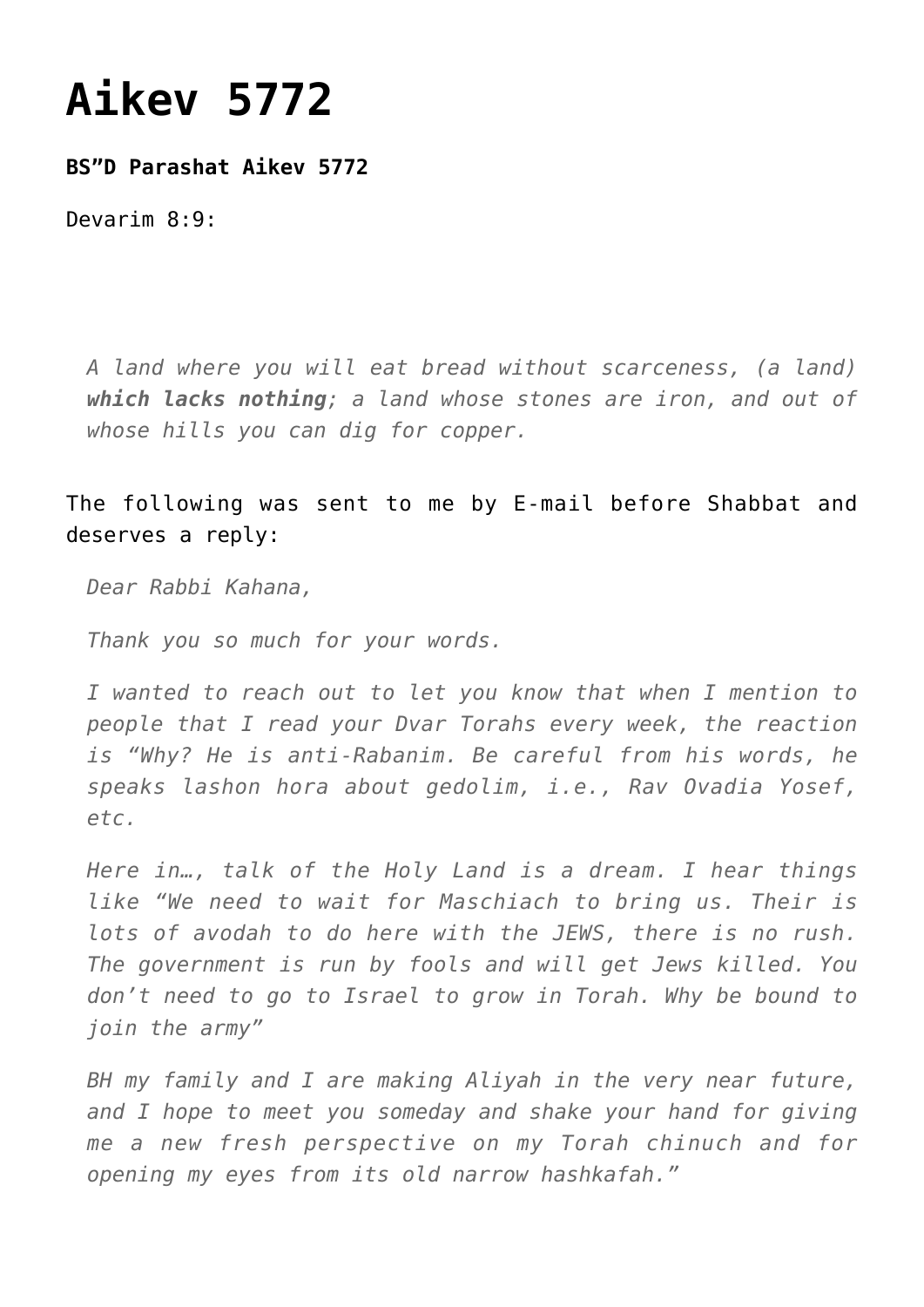Congratulations Mr…. and family for your decision to close the door on your family's 2000-year exile and to come home.

The ideas and reactions quoted in your letter represent the mainline, paralyzed thinking of most of the one million religious Jews in the United States.

Of the six million Jews now in Eretz Yisrael, those who declared themselves in the last census to be religious or traditional make up about 80%. I would not be very wrong in saying that nearly all of these 80% agree with the basic premises of my writings: 1) there is a Torah mitzva to live in Eretz Yisrael; 2) there is no Halachic justification (although there are personal reasons) for a Jew to be in the galut today; and 3) the religious leaders there are not encouraging Aliyah but just the opposite, either passively by ignoring the issue or by directly telling their students, congregants or chassidim the statements quoted in your message.

There are two major reasons that I have been writing these messages over the last ten years.

Firstly, since I was born in Brooklyn and went through the chareidi yeshiva system, I know what was taught and what is being taught – and I know what is being left out. I can listen to any religious person from the States and know immediately what he believes, and where he is vis-a-vis the historical responsibilities placed upon the Jewish people in this generation.

I know what is in his mind. I know how secure he feels as an American and how much the "money" means to him. I am aware of how little the average religious person there knows of the Tanach and Jewish history, and that only about 20% of America's religious Jews have ever stepped foot in Eretz Yisrael, including rabbis and teachers of religious subjects.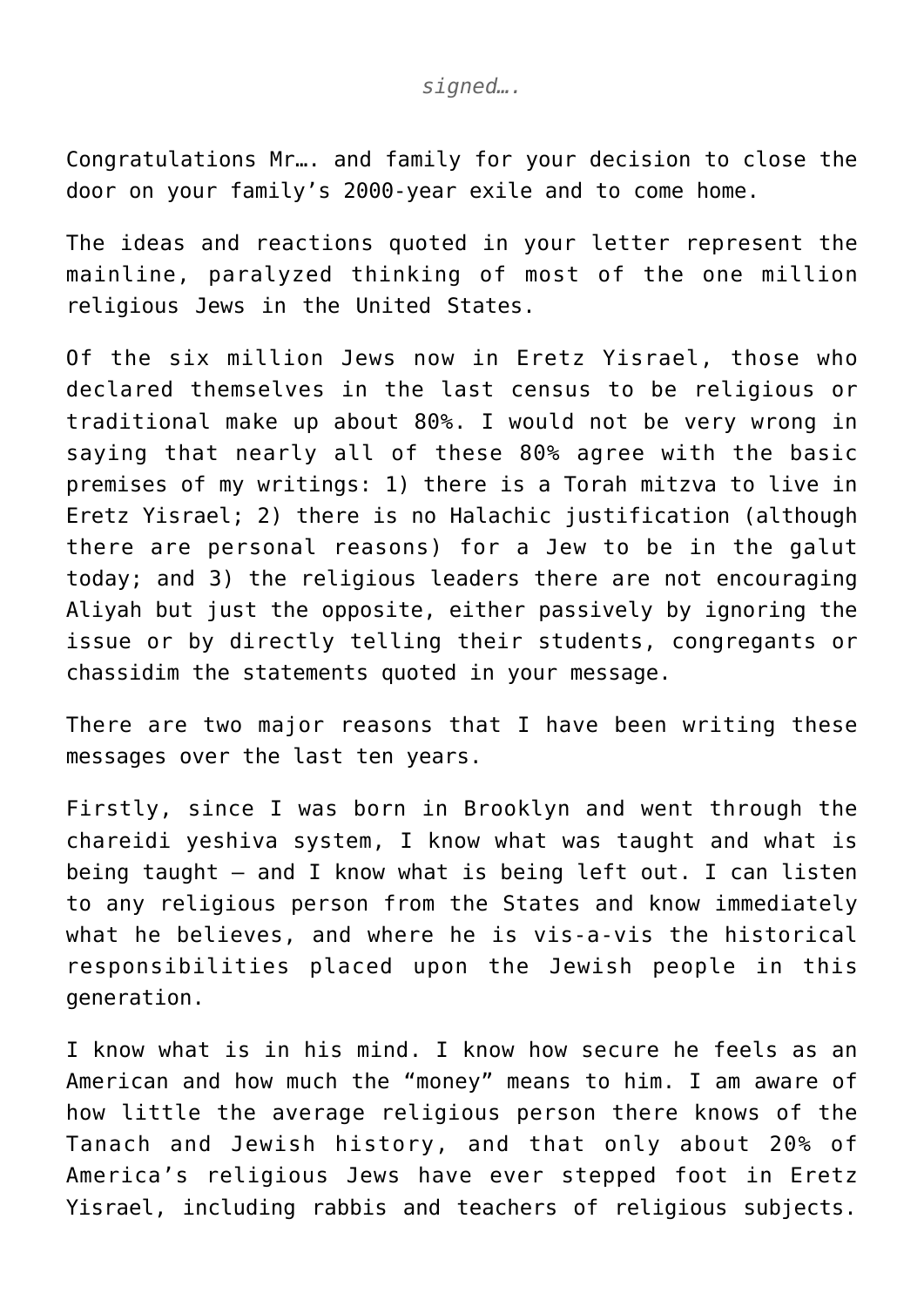Secondly, in my view, the task of a rabbi is to be responsible for the spiritual well-being of his community and students. But any rabbi who feels that this is his sole mission is not fulfilling his calling. From the great rabbinical leaders throughout the generations, we see that their first and foremost task was to care for the physical well-being of the people – their parnassa (livelihood) and certainly their very lives.

The rabbi maintained the tzedaka system in his community. He furthered commercial interaction in business. He told a woman who had recently given birth when she must eat on Yom Kippur, and unfortunately he also had to tell the people when and how to die on kiddush HaShem.

I see in the not-distant future the demise of the Jews in the galut through assimilation or by physical means. Rabbis everywhere have the responsibility to save the lives of Jews wherever possible. We rabbis in Eretz Yisrael have to cajole, beg, and sometimes insult in order to arouse the Jews to come home – here is where the ends justify the means.

Just for the record, I want to respond to the opening paragraph in your message. 1) I am not anti-rabbanim – I was born into a rabbinic family and have been a rav in Eretz Yisrael for 50 years. 2) We do not speak lashon hara in my family. To the best of my recollection, I have never mentioned Harav Hagaon Ovadia Yosef in my messages. I personally know Harav Ovadia Yosef; and, in fact, when he served as our Chief Rabbi he wrote a very warm approbation for the sefarim that I author. I have always been very careful never to criticize anything in Eretz Yisrael; certainly not any rabbinic personality. To criticize Eretz Yisrael in front of people who live outside is to be a partner with the miraglim.

To return to the matter of rabbinic responsibility.

Several years ago, after finishing a speech before a certain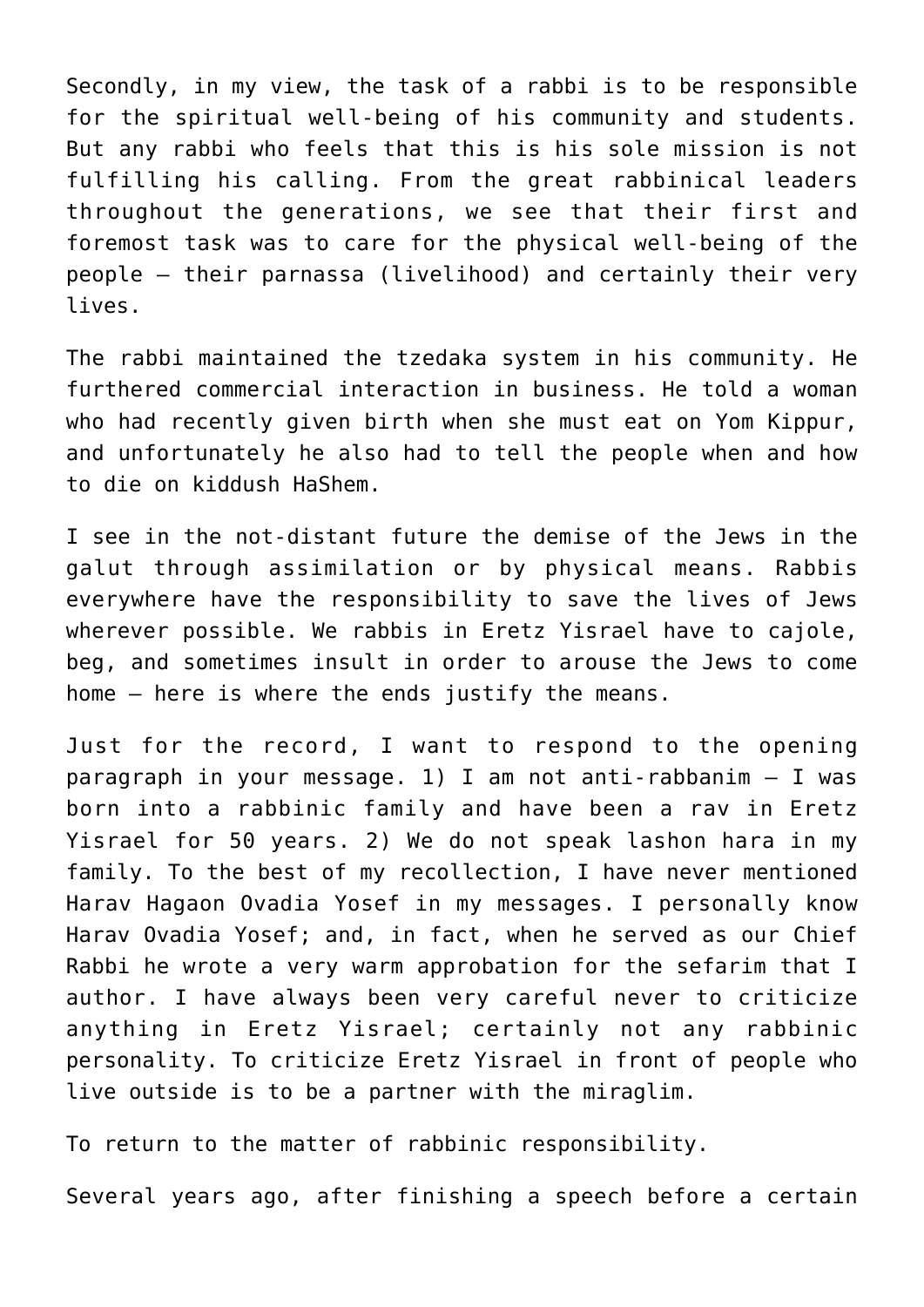organization in Yerushalayim, I opened the floor for questions. The first to speak was a very alert and clever elderly woman who asked me a question with tears in her eyes. She began,

*"Ich bin ah poilishe," (I am from Poland) from a little shtetl. Before the German invasion of Poland, my father went to our rabbi and asked for his blessings because my parents had decided to leave for Eretz Yisrael. But instead of his blessings, the rabbi tried to convince my father not to go to Eretz Yisrael. The following day we left Poland. We are the only survivors of our shtetl. Rav Kahana, why did the rabbi tell my father not to go to Eretz Yisrael?"*

The tears in her eyes suggested the many relatives and friends who could have come to Eretz Yisrael but stayed in the shtetl and were murdered by the Germans.

I answered that there are many other instances where rabbanim told their followers not to go to Eretz Yisrael. Unfortunately, I cannot take away your pain, because I myself do not understand it – unless we come to the distressing conclusion that Moshe Rabbeinu did not succeed in eradicating the *meraglim* mindset from many of our leaders.

The next speaker was a gentleman with a familiar face, but I could not remember where we had met. He said that 13 years ago when he was in a quandary regarding himself, I was able to help him resolve the problem.

## He related as follows:

*"I was very far from anything that had to do with Eretz Yisrael. I was an American and had no wish to even visit Eretz Yisrael. One year, my wife nagged me to death (his words) that we should spend Pessach in Eretz Yisrael. I agreed on the condition that after the trip, Eretz Yisrael would never be mentioned again in our home. After arriving,*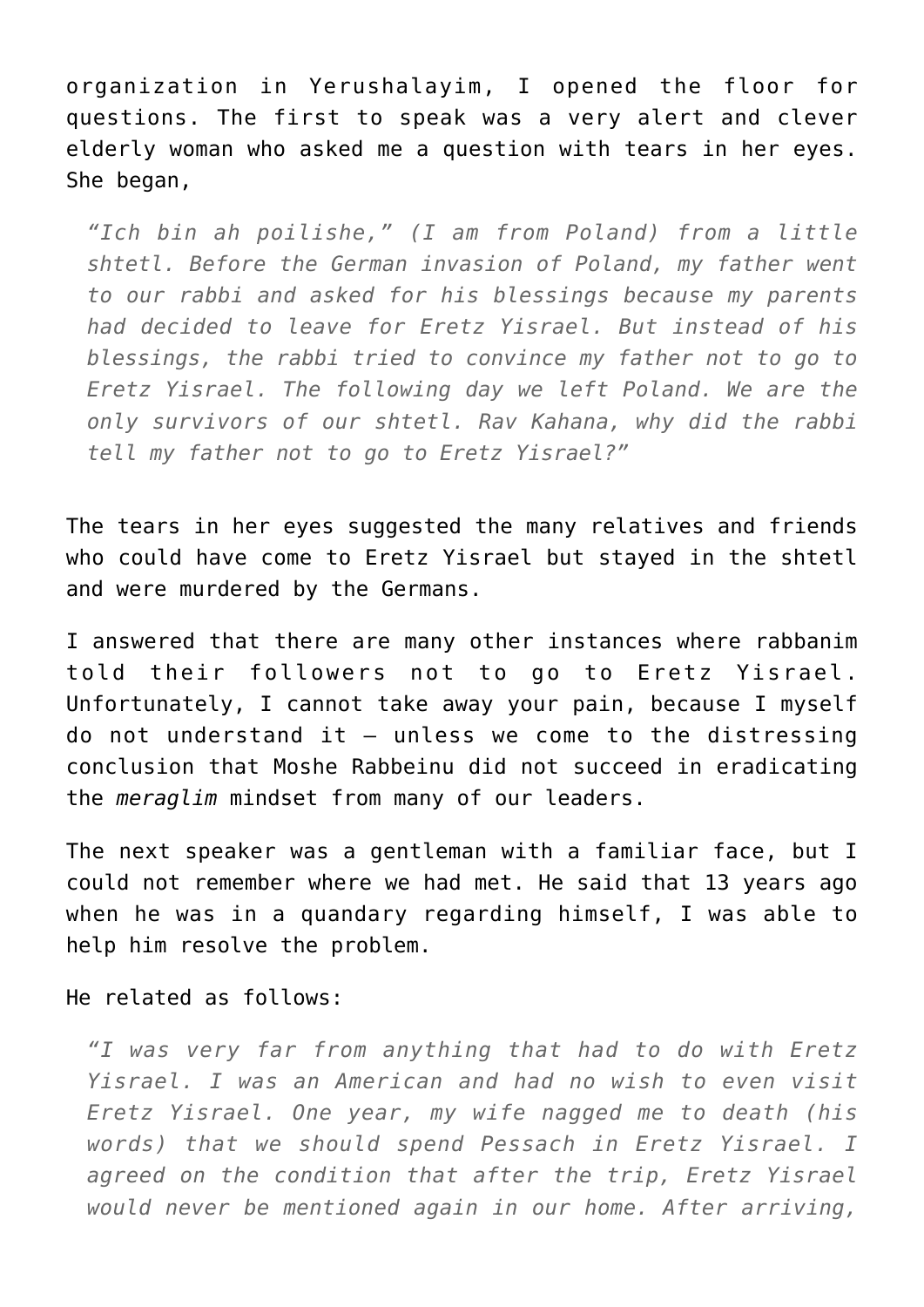*descending from the plane and walking several steps on the ground, something came over me and I felt that I could never leave.*

*I asked many rabbis to explain what had come over me at that moment, but no one was able to until you made it very clear.*

*You told me that the Hebrew word for coming to Eretz Yisrael is aliya, and that word is also used to describe being called up to the Torah. When one is called up to the Torah, the gabei calls you by your specific name. Likewise, no one comes to Eretz Yisrael until he or she is chosen for an aliya and his or her name is called out in the shamayim. You explained to me that HaShem invites people to His palace according to the neshama of the person and HaShem knew that my neshama would awaken the moment I walked on the soil of Eretz Yisrael."*

I recalled the incident and thanked him for reminding me of it. I then turned to the woman "from Poland" who had so tearfully asked about her rabbi and said, " Here is the answer to your question. I cannot understand your rabbi, but it is clear that HaShem wanted your family here in Eretz Yisrael."

The rabbi of that *shtetl,* and others like him, are to be blamed for not encouraging their flock to return home. But their guilt is limited, because they did not have a precedent for what "enlightened" goyim of the 20th century would be capable of.

The situation today is quite different . No one can escape the knowledge of the past; and for those who did not read or hear about it, there are Holocaust museums galore.

Jews are encouraged today not to wear their kippahs while walking the streets of Paris – home of the French revolution – or of London – the home of the Magna Carta. The situation is not so bad yet in the US; although if the ground is not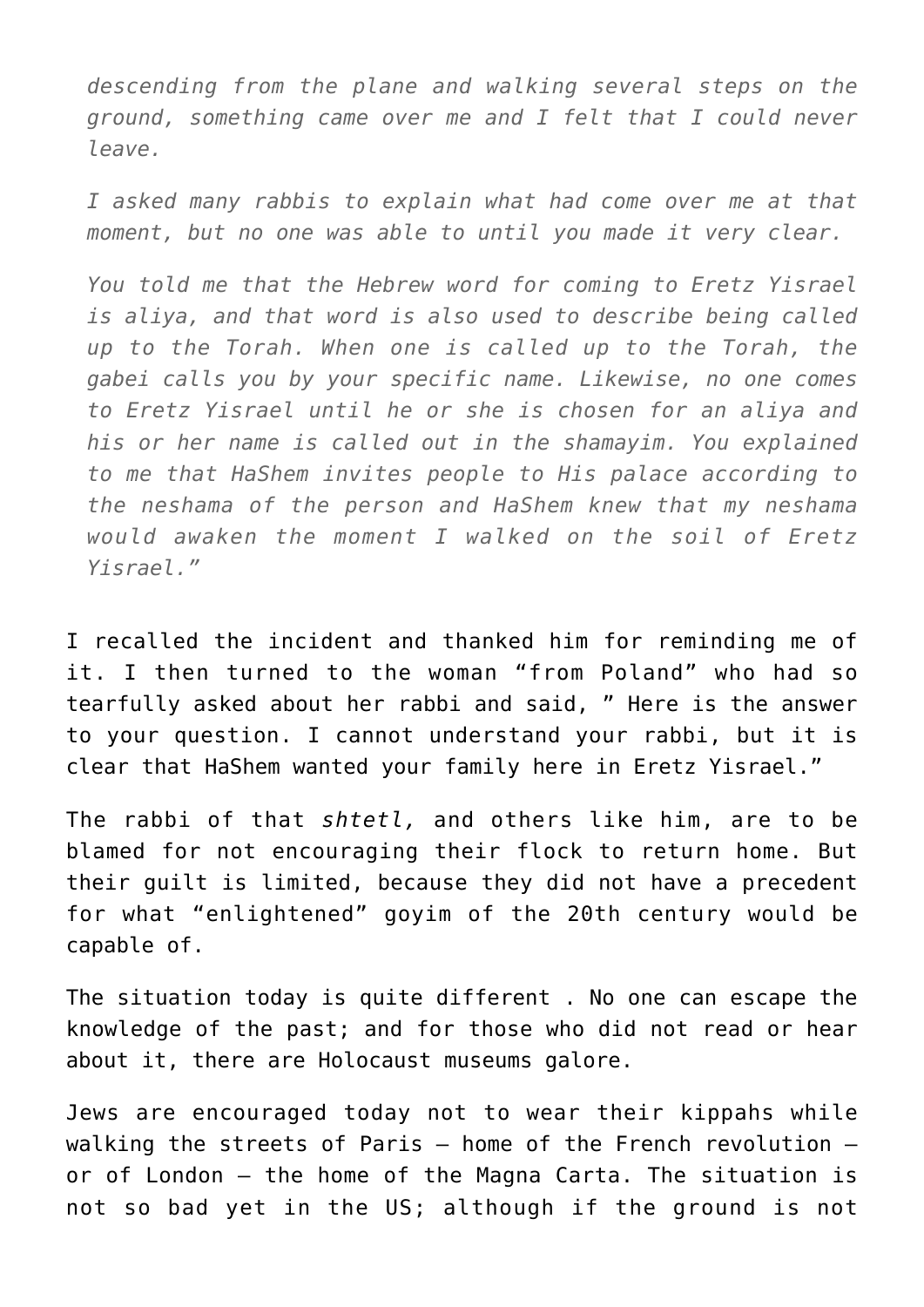burning there, dark clouds are lingering just beyond the horizon.

Life is no longer "business as usual" at times of economic insecurity and social unrest, which eventually find their expression in blaming the Jews – such as investment bankers like Lehman Bros., Bear Stearns, Goldman Sachs and the likes of Bernard Madoff.

When it comes to *piku'ach nefesh* (a life-threatening situation), there is no difference between a clear and present danger and between a *safek* danger. The rabbis in the various lands of the galut are playing with fire as they ignore the signs of anti-Semitism around them.

Although the return to Eretz Yisrael should be motivated by the recognition that it is here where HaShem wants a Jew to be and keep his Torah, anti-Semitism is a tool HaShem uses to arouse those who lack the spiritual sensitivity to realize where Jewish history is going. And for those who cannot see the approaching danger of living in the galut, it is the responsibility of the spiritual leader to lead his community to the Promised Land.

In view of the reality among my observant brothers and sisters in the galut and their spiritual guides, it is more than naive to think that there will be a meaningful and voluntary Aliyah in the near future. So my appeal to the rabbinic leaders of all sects and persuasions is to at least declare publicly that it is spiritually better to live in Eretz Yisrael than in the galut.

We should not lose sight of the simple fact that if the religious Jews of the United States would come here and vote in our parliamentary system, Medinat Yisrael would become a State based on the laws of the Torah.

In conclusion, our parasha states: 'A land where you will eat bread without scarceness, (a land) **which lacks nothing**; a land